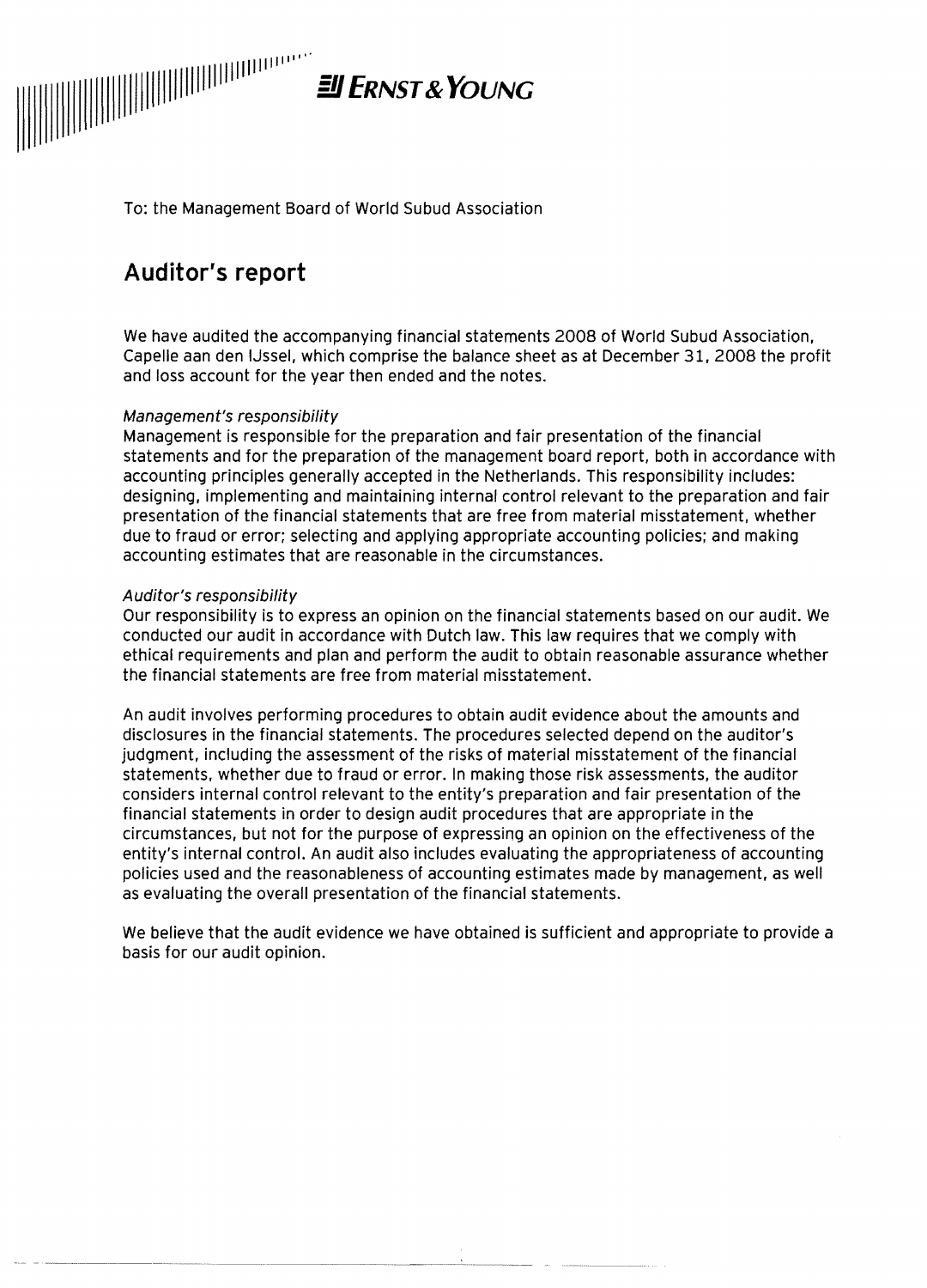

I

## Opinion

In our opinion, the financial statements give a true and fair view of the financial position of World Subud Association as at December 31,2008 and of its result for the year then ended in accordance with accounting principles generally accepted in the Netherlands.

Rotterdam, October 5, 2009

Ernst & Young Accountants LLP

signed by W.E. Paardekooper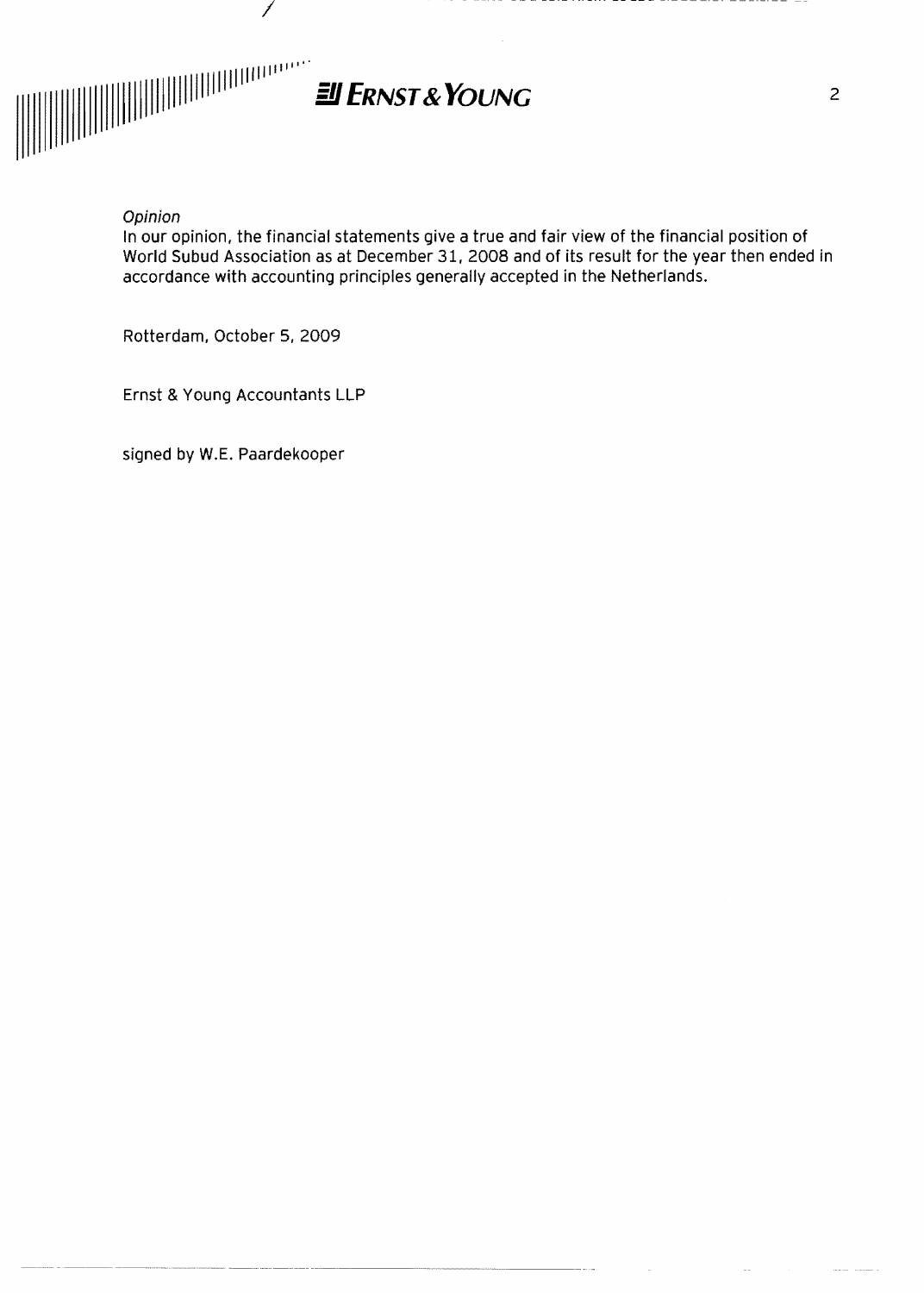#### **FINANClAL STATEMENTS FOR THE YEAR 2008.**

 $\overline{\phantom{a}}$ 

Pagina 1 van 11

 $\sim$   $\sim$  $\sim$   $\label{eq:1} \begin{aligned} \mathcal{L}_{\text{G}}(\mathcal{L}_{\text{G}}) = \mathcal{L}_{\text{G}}(\mathcal{L}_{\text{G}}) = \mathcal{L}_{\text{G}}(\mathcal{L}_{\text{G}}) \mathcal{L}_{\text{G}}(\mathcal{L}_{\text{G}}) = \mathcal{L}_{\text{G}}(\mathcal{L}_{\text{G}}) \mathcal{L}_{\text{G}}(\mathcal{L}_{\text{G}}) = \mathcal{L}_{\text{G}}(\mathcal{L}_{\text{G}}) \mathcal{L}_{\text{G}}(\mathcal{L}_{\text{G}}) = \mathcal{L}_{\text{G}}(\mathcal{L}_{\text$ 

 $\sim$   $\sim$   $\sim$ 

 $\label{eq:3.1} \mu = \nu \nu \mbox{, and we have}$  where  $\sigma = \nu \mbox{, and we have}$ 

 $\label{eq:1} \frac{1}{2} \int_{\mathbb{R}^d} \frac{1}{2} \int_{\mathbb{R}^d} \frac{1}{2} \int_{\mathbb{R}^d} \frac{1}{2} \int_{\mathbb{R}^d} \frac{1}{2} \int_{\mathbb{R}^d} \frac{1}{2} \int_{\mathbb{R}^d} \frac{1}{2} \int_{\mathbb{R}^d} \frac{1}{2} \int_{\mathbb{R}^d} \frac{1}{2} \int_{\mathbb{R}^d} \frac{1}{2} \int_{\mathbb{R}^d} \frac{1}{2} \int_{\mathbb{R}^d} \frac{1$ 

وسترات والمتعاونة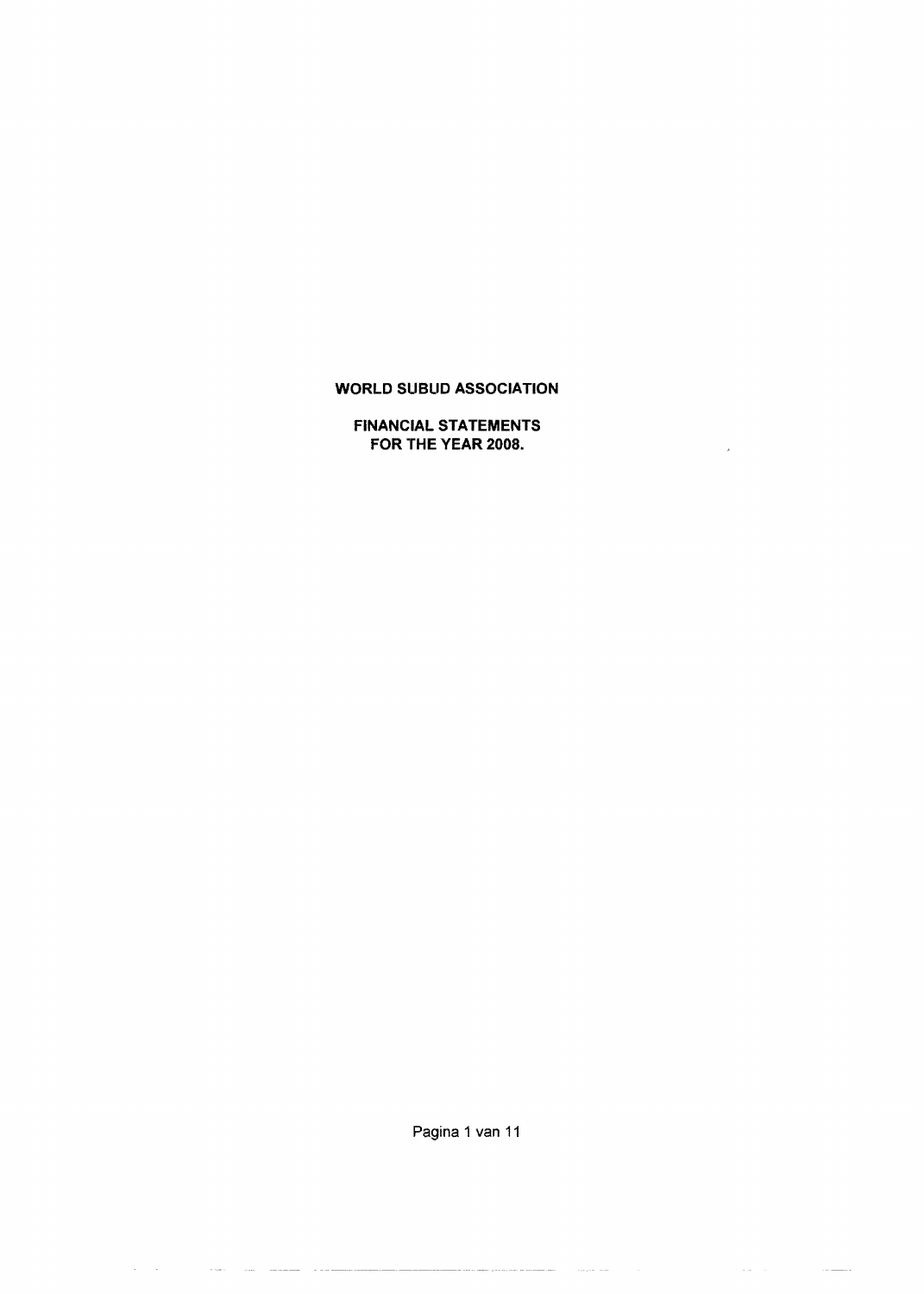$\bar{\nu}$ 

Statements of Financial Position as of December 31,2008 and 2007. (in US dollars)

 $\omega$  ,  $\omega$  .

 $\mathcal{L}_{\rm{in}}$ 

 $\overline{\phantom{a}}$ 

 $\label{eq:1} \frac{1}{\sqrt{2\pi}}\int_{0}^{1} \frac{1}{\sqrt{2\pi}}\int_{0}^{1} \frac{1}{\sqrt{2\pi}}\int_{0}^{1} \frac{1}{\sqrt{2\pi}}\int_{0}^{1} \frac{1}{\sqrt{2\pi}}\int_{0}^{1} \frac{1}{\sqrt{2\pi}}\int_{0}^{1} \frac{1}{\sqrt{2\pi}}\int_{0}^{1} \frac{1}{\sqrt{2\pi}}\int_{0}^{1} \frac{1}{\sqrt{2\pi}}\int_{0}^{1} \frac{1}{\sqrt{2\pi}}\int_{0}^{1} \frac{1}{\sqrt{2\pi}}\$ 

|                                         |               | 31 December 2008 | 31 December 2007 |           |  |  |  |  |  |
|-----------------------------------------|---------------|------------------|------------------|-----------|--|--|--|--|--|
| <b>ASSETS</b><br>Banks/Cash             | \$            | 441,648          | \$               | 1,195,921 |  |  |  |  |  |
| Custodial accounts                      | \$            | 28,863           | \$               | 33,281    |  |  |  |  |  |
| Accounts receivables                    | \$            | 14,584           | \$               | 19,839    |  |  |  |  |  |
| <b>Total Assets</b>                     | \$            | 485,095          | S                | 1,249,041 |  |  |  |  |  |
| <b>LIABILITIES &amp; NET ASSETS</b>     |               |                  |                  |           |  |  |  |  |  |
| Liabilities                             |               |                  |                  |           |  |  |  |  |  |
| Expense vouchers payable                | \$            | 23,734           | \$               | 17,862    |  |  |  |  |  |
| Custodial accounts                      | $\frac{3}{s}$ | 44,127           | \$               | 33,281    |  |  |  |  |  |
| <b>Total liabilities</b>                |               | 67,861           |                  | 51,143    |  |  |  |  |  |
| <b>Net Assets</b>                       |               |                  |                  |           |  |  |  |  |  |
| Unrestricted/Undesignated               | \$            | 235,782          | \$               | 172,798   |  |  |  |  |  |
| Board designated                        | \$            | 142,988          |                  |           |  |  |  |  |  |
| Subud Emergency Fund                    | \$            | 15,672           | \$               | 21,489    |  |  |  |  |  |
| <b>Temporarily Donor Restricted</b>     | $\frac{3}{5}$ | 22,792           | \$               | 1,003,611 |  |  |  |  |  |
| <b>Total Net Assets</b>                 |               | 417,234          |                  | 1,197,898 |  |  |  |  |  |
| <b>Total Liabilities and Net Assets</b> | \$            | 485,095          | \$               | 1,249,041 |  |  |  |  |  |

Pagina 2 van 11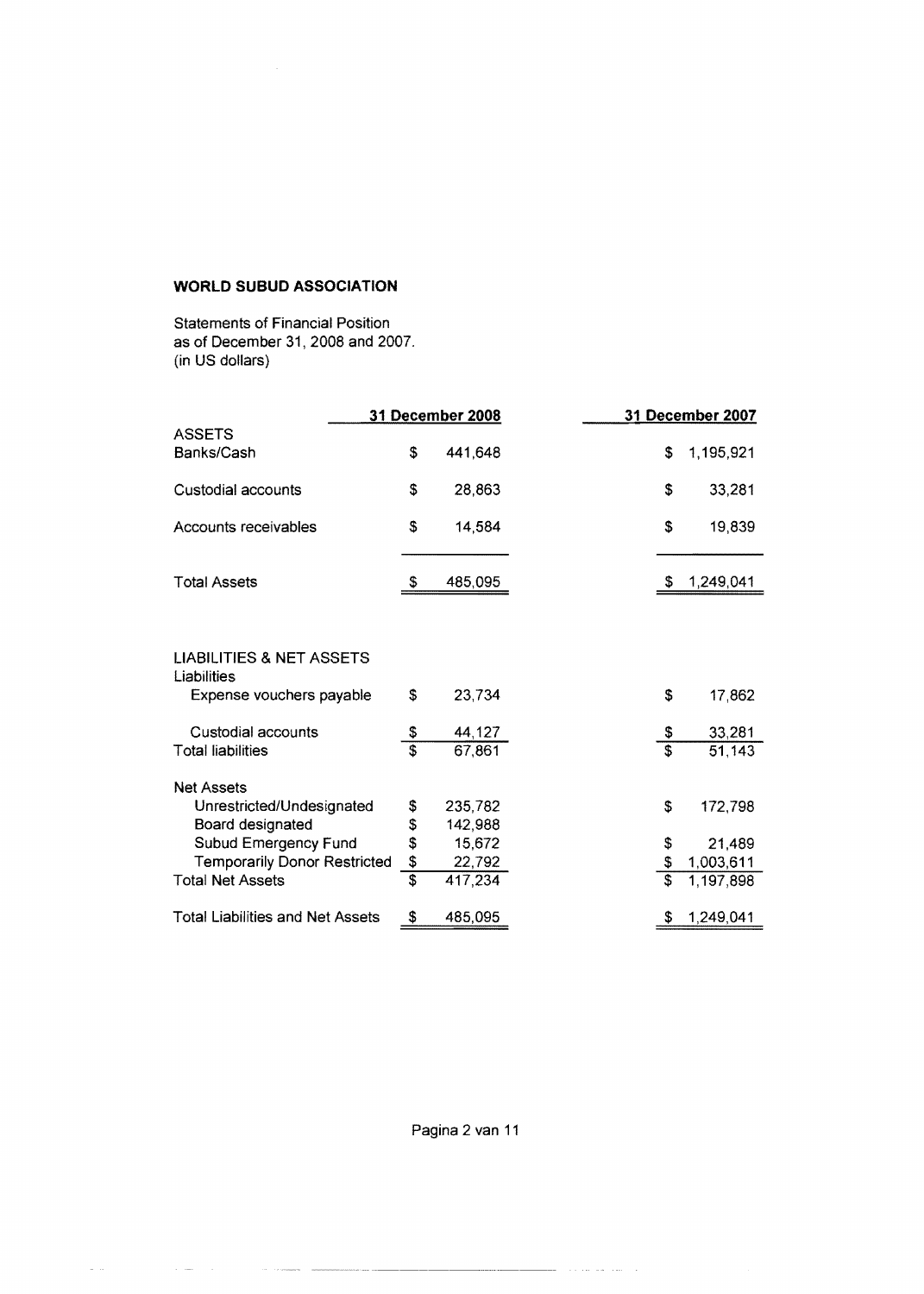Statements of Activity for the year 2008, (in US dollars)

|                                    | <b>Unrestricted</b>                       |           |                                 | <b>Restricted</b> | <b>Total</b>  |            |  |  |
|------------------------------------|-------------------------------------------|-----------|---------------------------------|-------------------|---------------|------------|--|--|
| Support & Revenue                  |                                           |           |                                 |                   |               |            |  |  |
| Member contributions               | \$                                        | 145,764   | \$                              | 31,687            | \$            | 177,451    |  |  |
| <b>Enterprise donations</b>        | \$                                        | 31,310    | \$                              | 7,443             | \$            | 38,753     |  |  |
| <b>Grants received</b>             | \$                                        |           | \$                              | 64,000            | \$            | 64,000     |  |  |
| Individual donations               | \$                                        | 71,283    |                                 | 43,517            | \$            | 114,800    |  |  |
| Interest received                  |                                           | 18,477    |                                 | 843               |               | 19,320     |  |  |
| Income from activities             | $\frac{1}{2}$ $\frac{1}{2}$ $\frac{1}{2}$ | 17,206    | $\frac{\omega}{2}$ and $\omega$ |                   | \$            | 17,206     |  |  |
| Other income                       |                                           | 5,367     |                                 |                   | $\frac{3}{3}$ | 5,367      |  |  |
| Total income                       |                                           | 289,407   |                                 | 147,490           |               | 436,897    |  |  |
| Net Assets released from restr.    | \$                                        | 1,134,126 | $\frac{3}{5}$                   | (1, 134, 126)     |               |            |  |  |
| <b>Total Support &amp; Revenue</b> |                                           | 1,423,533 |                                 | (986, 636)        | \$            | 436,897    |  |  |
| <b>Expenses</b>                    |                                           |           |                                 |                   |               |            |  |  |
| Programs                           |                                           |           |                                 |                   |               |            |  |  |
| Kejiwaan                           |                                           | 132,189   | \$                              |                   | \$            | 132,189    |  |  |
| Media Units                        |                                           | 33,016    |                                 |                   | \$            | 33,016     |  |  |
| Other programs                     | မှ မှ မှ မှ                               | 809,430   | $\frac{6}{3}$                   |                   | $\frac{3}{5}$ | 809,430    |  |  |
| Total program expenses             |                                           | 974,635   |                                 |                   |               | 974,635    |  |  |
| <b>Supporting Services</b>         |                                           |           |                                 |                   |               |            |  |  |
| WSA Chair & Zone Reps              | \$<br>\$                                  | 48,291    |                                 |                   | \$            | 48,291     |  |  |
| Intl. Subud Committee              |                                           | 104,552   | \$\$\$\$                        |                   | \$            | 104,552    |  |  |
| World Congress prep.               | $\frac{3}{3}$                             | 15,882    |                                 |                   | $\frac{1}{2}$ | 15,882     |  |  |
| <b>Total Supporting Services</b>   |                                           | 168,725   |                                 |                   |               | 168,725    |  |  |
| <b>Currency differences</b>        | \$                                        | 74,201    | \$                              |                   | \$            | 74,201     |  |  |
| <b>Total Expenses</b>              | \$                                        | 1,217,561 | \$                              |                   | \$            | 1,217,561  |  |  |
| Change in Net Assets (deficit)     | \$                                        | 205,972   | \$                              | (986, 636)        | \$            | (780, 664) |  |  |
| Net Assets beginning of period     | \$                                        | 172,798   | \$                              | 1,025,100         | \$            | 1,197,898  |  |  |
| Net Assets end of period           | \$                                        | 378,770   | \$                              | 38,464            | \$            | 417,234    |  |  |

Pagina 3 van 11

 $\overline{\phantom{a}}$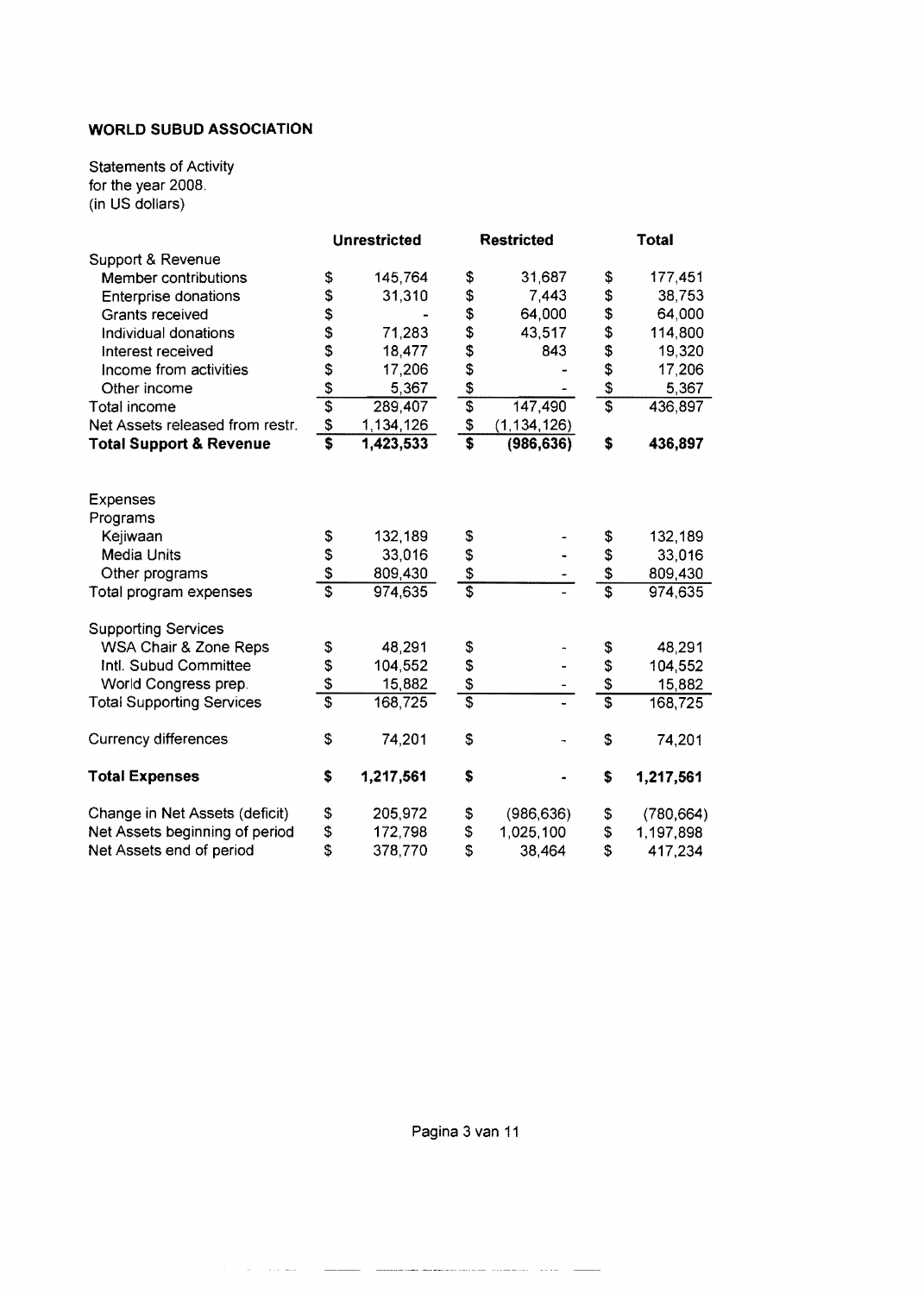Statements of Activity for the year 2007. (in US dollars)

|                                    |                       | <b>Unrestricted</b> | <b>Restricted</b> |               | Total     |
|------------------------------------|-----------------------|---------------------|-------------------|---------------|-----------|
| Support & Revenue                  |                       |                     |                   |               |           |
| <b>Member contributions</b>        | \$                    | 169,273             | \$<br>34,333      | \$            | 203,606   |
| <b>Enterprise donations</b>        |                       | 13,000              | \$<br>17,519      | \$            | 30,519    |
| Grants received                    |                       |                     | \$<br>74,127      | \$            | 74,127    |
| Individual donations               |                       | 11,122              | \$<br>1,008,570   | \$            | 1,019,692 |
| Interest received                  |                       | 1,826               | 982               | \$<br>\$      | 2,808     |
| Income from activities             |                       |                     | \$                |               |           |
| Other income                       | 8 8 9 9 9 9 9 9 9 9 9 | 2,727               | \$<br>4,296       | \$            | 7,023     |
| Total income                       |                       | 197,948             | 1,139,827         |               | 1,337,775 |
| Net Assets released from restr.    |                       | 151,062             | \$<br>(151,062)   |               |           |
| <b>Total Support &amp; Revenue</b> |                       | 349,010             | \$<br>988,765     | \$            | 1,337,775 |
|                                    |                       |                     |                   |               |           |
| <b>Expenses</b>                    |                       |                     |                   |               |           |
| Programs                           |                       |                     |                   |               |           |
| Kejiwaan                           |                       | 97,470              | \$                | \$            | 97,470    |
| <b>Media Units</b>                 |                       | 44,215              | \$                | \$            | 44,215    |
| Other programs                     | \$\$\$\$              | 51,206              | \$                | $\frac{3}{5}$ | 51,206    |
| Total program expenses             |                       | 192,891             |                   |               | 192,891   |
| <b>Supporting Services</b>         |                       |                     |                   |               |           |
| WSA Chair & Zone Reps              |                       | 18,679              | \$                | \$            | 18,679    |
| Intl. Subud Committee              |                       | 95,167              | \$                | \$            | 95,167    |
| World Congress prep.               | \$\$\$\$              | 3,735               | \$                | $rac{3}{3}$   | 3,735     |
| <b>Total Supporting Services</b>   |                       | 117,581             |                   |               | 117,581   |
| <b>Total Expenses</b>              | \$                    | 310,472             | \$                | \$            | 310,472   |
| Change in Net Assets (deficit)     | \$                    | 38,538              | \$<br>988,765     | \$            | 1,027,303 |
| Net Assets beginning of period     | \$                    | 134,260             | \$<br>36,335      | \$            | 170,595   |
| Net Assets end of period           |                       | 172,798             | \$<br>1,025,100   | \$            | 1,197,898 |

i.

 $\sim$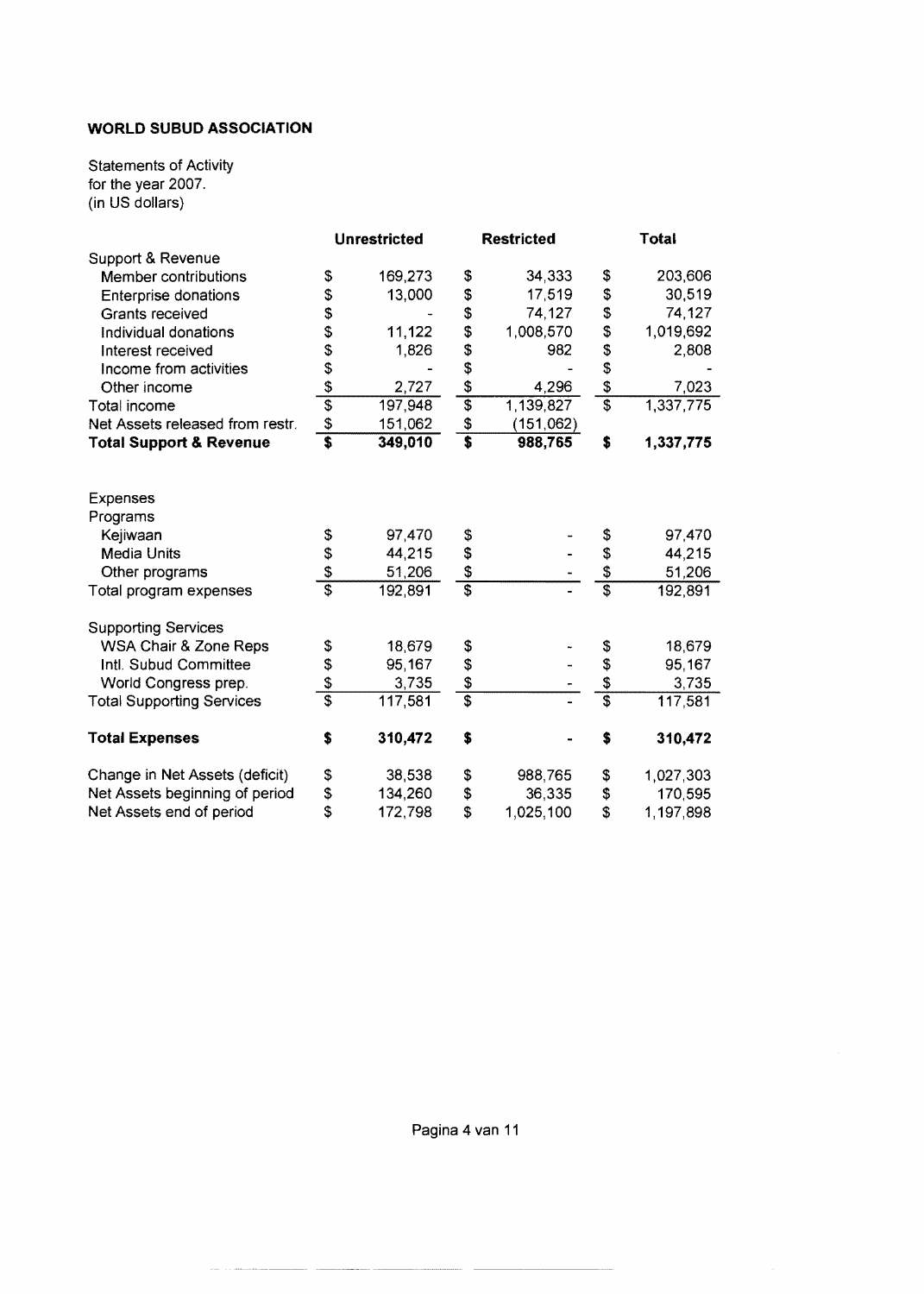Statement of Cash Flows for the year 2008 (in US dollars)

|                                                                                                                                                                                                                                                | 2008                         | 2007                          |
|------------------------------------------------------------------------------------------------------------------------------------------------------------------------------------------------------------------------------------------------|------------------------------|-------------------------------|
| Cash flows from operating activities<br>(Decrease)/Increase in Total Net Assets (unrestricted)<br>Adjustments to reconcile net surplus (deficit) to<br>net cash provided by operating activities<br>(Increase)/Decrease in accounts receivable | 205,972<br>s.                | 38,538<br>\$                  |
| and advances<br>Increase/(Decrease) accounts payable                                                                                                                                                                                           | \$<br>9,673<br>\$<br>16,718  | 23,162<br>\$<br>\$<br>(2,615) |
| Net cash used in operating activities                                                                                                                                                                                                          | 232,363<br>S.                | \$<br>59,085                  |
| Net cash provided by financing activities                                                                                                                                                                                                      | \$ (986, 636)                | 988,765<br>S                  |
| Net cash increase for the period                                                                                                                                                                                                               | $$$ (754,273)                | \$1,047,850                   |
| Cash at beginning of period<br>Cash at end of period                                                                                                                                                                                           | \$1,195,921<br>441,648<br>S. | 148,071<br>S<br>\$1,195,921   |

Pagina 5 van 11

 $\label{eq:1} \begin{aligned} \text{where}&\quad \mathcal{L}^{\text{max}}(x) = \mathcal{L}^{\text{max}}(x) \text{ and } \quad \mathcal{L}^{\text{max}}(x) = \mathcal{L}^{\text{max}}(x) \text{ and } \quad \mathcal{L}^{\text{max}}(x) = \mathcal{L}^{\text{max}}(x) \text{ and } \quad \mathcal{L}^{\text{max}}(x) = \mathcal{L}^{\text{max}}(x) \text{ and } \quad \mathcal{L}^{\text{max}}(x) = \mathcal{L}^{\text{max}}(x) \text{ and } \quad \mathcal{L}^{\text{max$ 

 $\sim$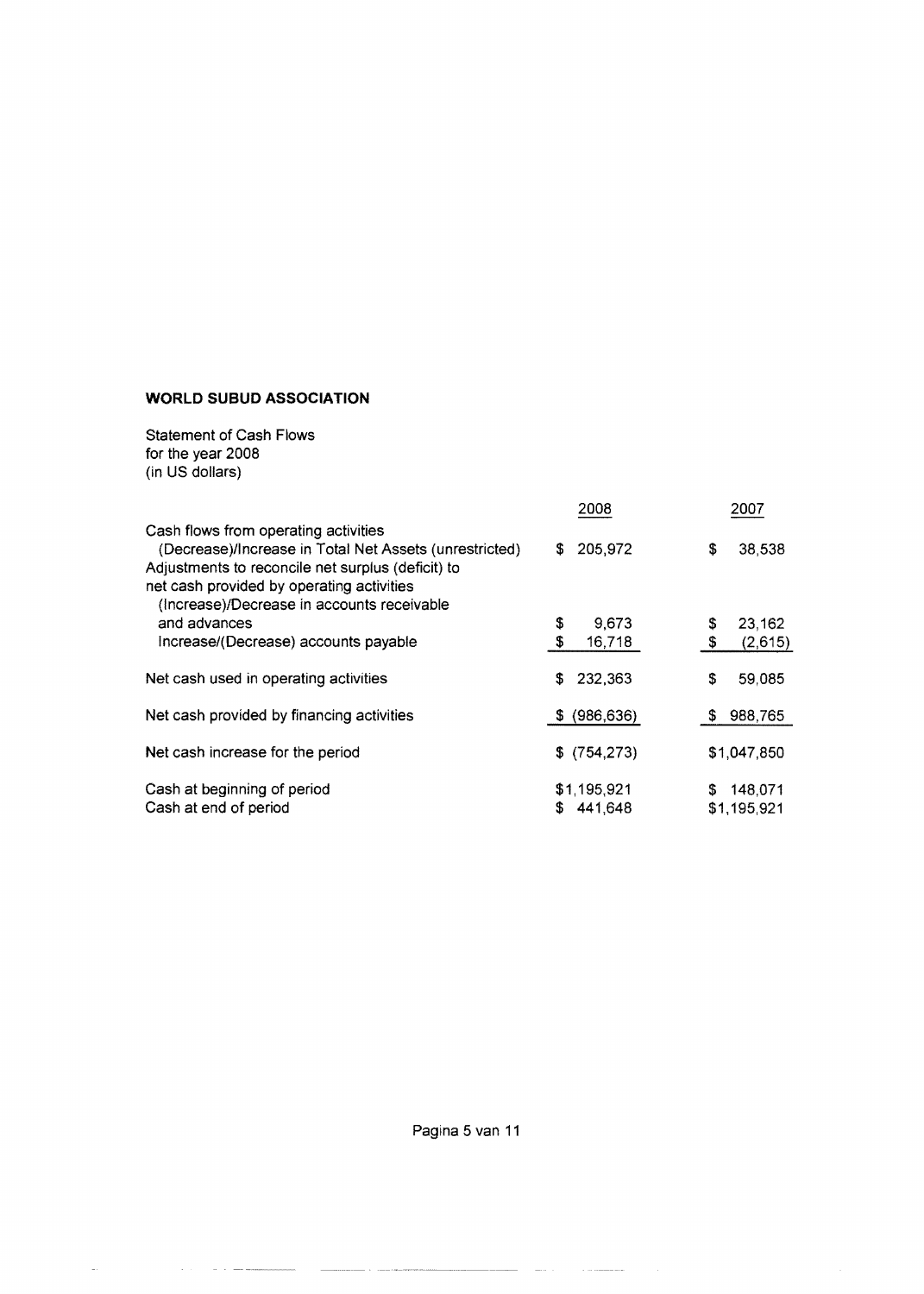Statement of Functional Expenses for the year 2008 US dollars)

 $\sim 10^6$ 

|                                    |    | general |    |         | travel/lodging remunerations |                           | office |                | pensions |    | total       |
|------------------------------------|----|---------|----|---------|------------------------------|---------------------------|--------|----------------|----------|----|-------------|
| Kejiwaan program                   |    |         |    |         |                              |                           |        |                |          |    |             |
| Area 1                             |    |         | \$ | 35,142  |                              |                           |        |                |          | \$ | 35,142      |
| Area 2                             |    |         | \$ | 54,368  |                              |                           |        |                |          |    | 54,368      |
| Area 3                             |    |         | \$ | 26,670  |                              |                           |        |                |          |    | 26,670      |
| Ibu Rahayu                         |    |         | \$ |         |                              | \$                        | 12,520 |                |          | \$ | 12,520      |
| <b>Helpers without Borders</b>     |    |         | \$ | 3,490   |                              |                           |        |                |          | \$ | 3,490       |
| Media Unit program                 |    |         |    |         |                              |                           |        |                |          |    |             |
| <b>Tape Preservation Unit</b>      | \$ |         |    |         | \$<br>1,390                  | \$                        | 6,542  | \$             | 2,975    | \$ | 10,907      |
| Bapak's Talks Translation project  | \$ |         |    |         |                              |                           |        |                |          |    |             |
| <b>International Archives</b>      | \$ | 12,109  |    |         |                              |                           |        |                |          |    | 12,109      |
| History of Subud project           | \$ | 10,000  |    |         |                              |                           |        |                |          |    | 10,000      |
| Other                              | \$ |         |    |         |                              |                           |        |                |          |    |             |
| Human Activity projects            |    |         |    |         |                              |                           |        |                |          |    |             |
| Intl. Almoners                     | \$ | 22,802  |    |         |                              |                           |        |                |          | S  | 22,802      |
| Special project                    | \$ | 751,535 |    |         |                              |                           |        |                |          | \$ | 751,535     |
| Social Welfare                     | S  | 2,000   | S  | 3,431   |                              |                           |        |                |          | S  | 5,431       |
| Culture                            |    | 4,564   | S  | 2,690   |                              |                           |        |                |          | S  | 7,254       |
| Youth                              |    | 5,287   |    | 4,348   |                              |                           |        |                |          | \$ | 9,635       |
| <b>External relations</b>          | \$ |         |    |         |                              |                           |        |                |          | S  |             |
| Website                            | \$ | 8,619   |    |         |                              |                           |        |                |          | S  | 8,619       |
| Supporting services                |    |         |    |         |                              |                           |        |                |          |    |             |
| <b>WSA Chair, Zone-Reps</b>        | \$ | 19,500  | \$ | 32,944  |                              |                           |        |                |          |    | 52,444      |
| I.S.C.                             | \$ |         |    | 14,177  | \$<br>59,335                 | $\boldsymbol{\mathsf{s}}$ | 14,573 | $\sqrt{2}$     | 16,467   | \$ | 104,552     |
| <b>World Congress preparations</b> |    |         |    | 15,882  |                              |                           |        |                |          | S  | 15,882      |
|                                    | \$ | 836,416 | \$ | 193,142 | \$<br>60,725                 | \$                        | 33,635 | $\mathfrak{S}$ | 19,442   |    | \$1,143,360 |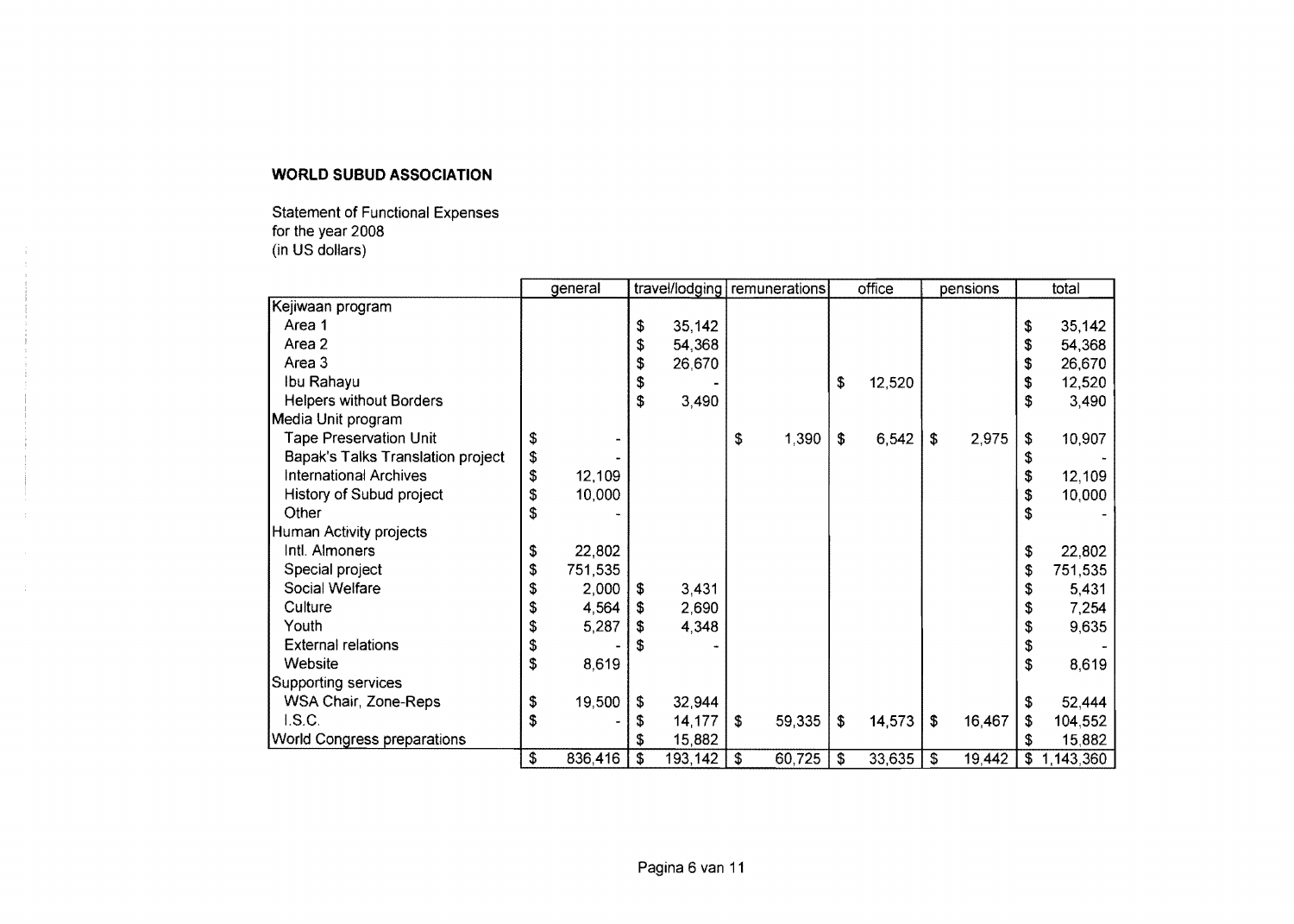$\mathbf{r}$ 

÷

÷

- 6

 $\sim 10^{-1}$ 

 $\langle \Psi \rangle$ 

Statement of Functional Expenses for the year 2007 (in US dollars)

|                                   | general      | travel/lodging | remunerations | office       | pensions     |    | total   |
|-----------------------------------|--------------|----------------|---------------|--------------|--------------|----|---------|
| Kejiwaan program                  |              |                |               |              |              |    |         |
| Area 1                            |              | \$<br>17,609   |               |              |              | \$ | 17,609  |
| Area 2                            |              | 36,076         |               |              |              | S  | 36,076  |
| Area 3                            |              | 28,812         |               |              |              |    | 28,812  |
| Ibu Rahayu                        |              |                |               | \$<br>12,520 |              | \$ | 12,520  |
| <b>Helpers without Borders</b>    |              | \$<br>2,669    |               |              |              | \$ | 2,669   |
| Media Unit program                |              |                |               |              |              |    |         |
| <b>Tape Preservation Unit</b>     | \$<br>7,932  |                |               |              |              | \$ | 7,932   |
| Bapak's Talks Translation project | \$           |                |               |              |              |    |         |
| <b>International Archives</b>     | \$<br>15,313 | \$<br>4,500    |               |              |              | \$ | 19,813  |
| History of Subud project          | \$<br>9,970  | \$<br>2,000    |               |              |              | \$ | 11,970  |
| Other                             | \$<br>4,285  |                |               |              |              | \$ | 4,285   |
| Human Activity projects           |              |                |               |              |              |    |         |
| Intl. Almoners                    | \$<br>27,050 |                |               |              |              | \$ | 27,050  |
| <b>Medical Assistance</b>         | \$<br>8,750  |                |               |              |              |    | 8,750   |
| Social Welfare                    |              | 1,000          |               |              |              |    | 1,000   |
| Culture                           | \$           | 1,927          |               |              |              |    | 1,927   |
| Youth                             |              | 1,431          |               |              |              | S  | 1,431   |
| <b>External relations</b>         | \$<br>2,000  | \$<br>6,644    |               |              |              | \$ | 8,644   |
| Other                             | \$<br>2,404  |                |               |              |              | S  | 2,404   |
| Supporting services               |              |                |               |              |              |    |         |
| <b>WSA Chair, Zone-Reps</b>       | \$<br>4,000  | \$<br>14,679   |               |              |              |    | 18,679  |
| LS.C.                             | \$           | 4,844          | 55,169<br>\$. | \$<br>18,686 | \$<br>16,467 |    | 95,166  |
| World Congress preparations       |              | 3,735          |               |              |              |    | 3,735   |
|                                   | \$<br>81,704 | \$<br>125,926  | 55,169<br>\$  | 31,206<br>\$ | 16,467<br>\$ | \$ | 310,472 |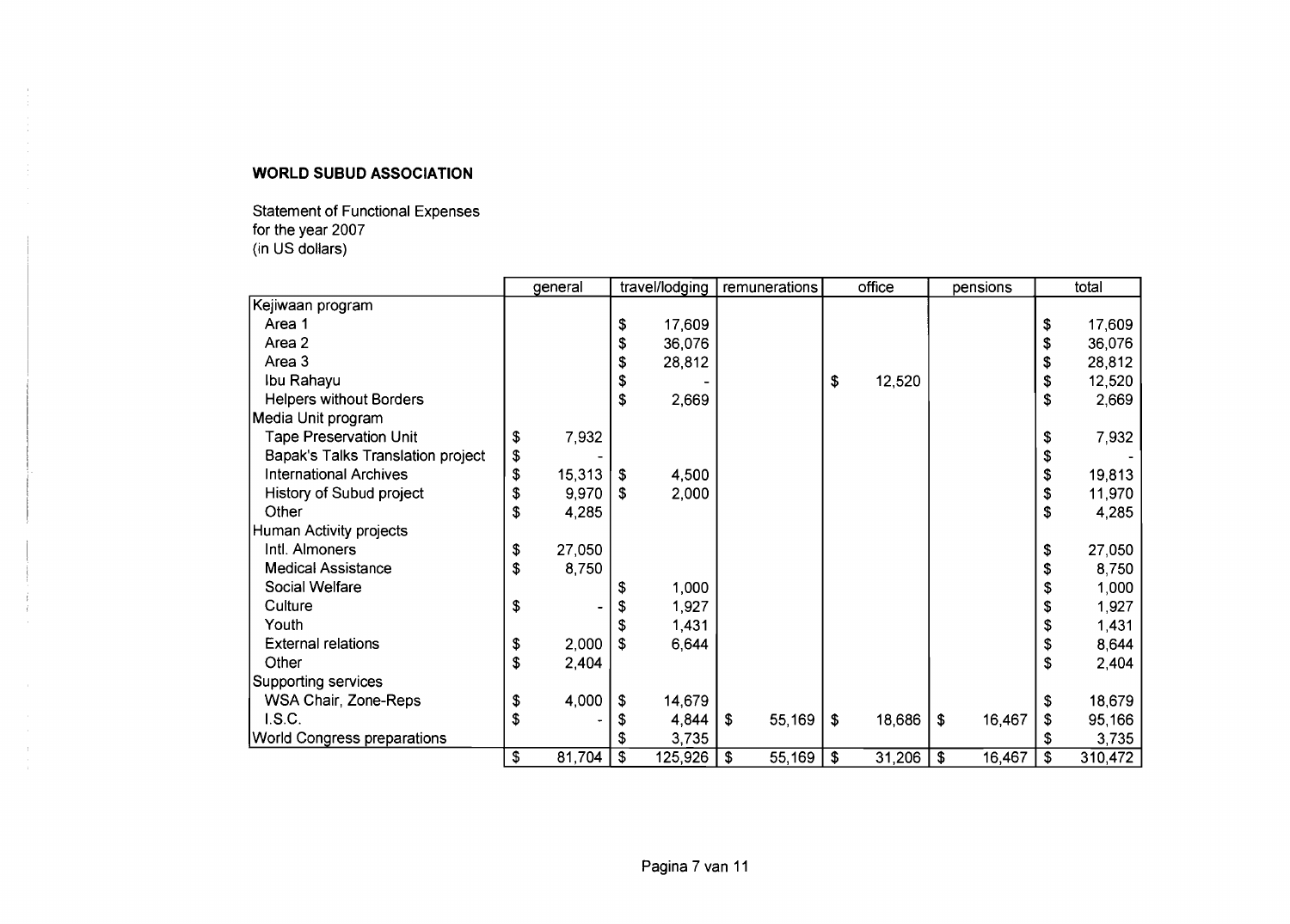Statement of Income & Revenue for the year 2008 (in US dollars)

|                                |    | Unrestricted |    |                          |    | <b>Temporarily Restricted</b> |              |                                   |       |         |
|--------------------------------|----|--------------|----|--------------------------|----|-------------------------------|--------------|-----------------------------------|-------|---------|
|                                |    |              |    | Kejiwaan prog Media Unit |    |                               |              | Human Activity Supporting Service | Total |         |
| Member countries contributions |    |              |    |                          |    |                               |              |                                   |       |         |
| Zone 1-2                       | \$ | 17,940       | \$ | 200                      |    |                               |              | \$<br>2,000                       | \$    | 20,140  |
| Zone 3                         | \$ | 85,547       | \$ | 20,171                   |    |                               | \$           | \$<br>97                          | \$    | 105,815 |
| Zone 4                         | S  | 14,091       | S  |                          | s  |                               |              |                                   |       | 14,091  |
| Zone $5-6$                     | S  |              |    |                          |    |                               |              |                                   | S     |         |
| Zone 7                         | \$ | 26,400       | S. | 9,219                    |    |                               |              | \$                                | \$    | 35,619  |
| Zone 8                         | \$ | 458          |    |                          |    |                               |              |                                   | \$    | 458     |
| Zone 9                         | \$ | 1,328        |    |                          |    |                               |              |                                   | S     | 1,328   |
| <b>Enterprise donations</b>    |    |              |    |                          |    |                               |              |                                   |       |         |
| Zone 3                         | \$ | 12,655       |    |                          |    |                               |              |                                   | \$    | 12,655  |
| Zone 4                         | \$ | 13,655       |    |                          |    |                               |              |                                   | \$    | 13,655  |
| Zone 7                         | \$ | 5,000        | \$ | 7,443                    |    |                               | \$           |                                   | \$    | 12,443  |
| Grants                         |    |              |    |                          |    |                               |              |                                   | \$    |         |
| Muhd. Subuh Foundation         |    |              | \$ | 30,000                   | \$ | 25,000                        | \$<br>5,000  |                                   | \$    | 60,000  |
| G.H.F.P.                       |    |              |    |                          |    |                               |              | \$<br>4,000                       | \$    | 4,000   |
| Other                          |    |              |    |                          |    |                               |              |                                   | \$    |         |
| Individual member donations    | \$ | 71,283       | \$ | 25,037                   | \$ |                               | \$<br>18,380 | \$<br>100                         | \$    | 114,800 |
| <b>Activities</b>              | \$ |              |    |                          |    |                               |              | \$<br>17,206                      | \$    | 17,206  |
| Interest                       | S  | 18,477       |    |                          |    |                               | 843          |                                   | \$    | 19,320  |
| Sundry                         | S  | 5,367        |    |                          |    |                               |              |                                   | \$    | 5,367   |
|                                |    |              |    |                          |    |                               |              |                                   |       |         |
| Total                          | \$ | 272,201      | \$ | 92,070                   | \$ | 25,000                        | \$<br>24,223 | \$<br>23,403                      | \$    | 436,897 |

Enterprise donations were received from the Emseal Group (Canada/USA), Miguel Guerin Ent. (Spain) and FloChem als (Norway)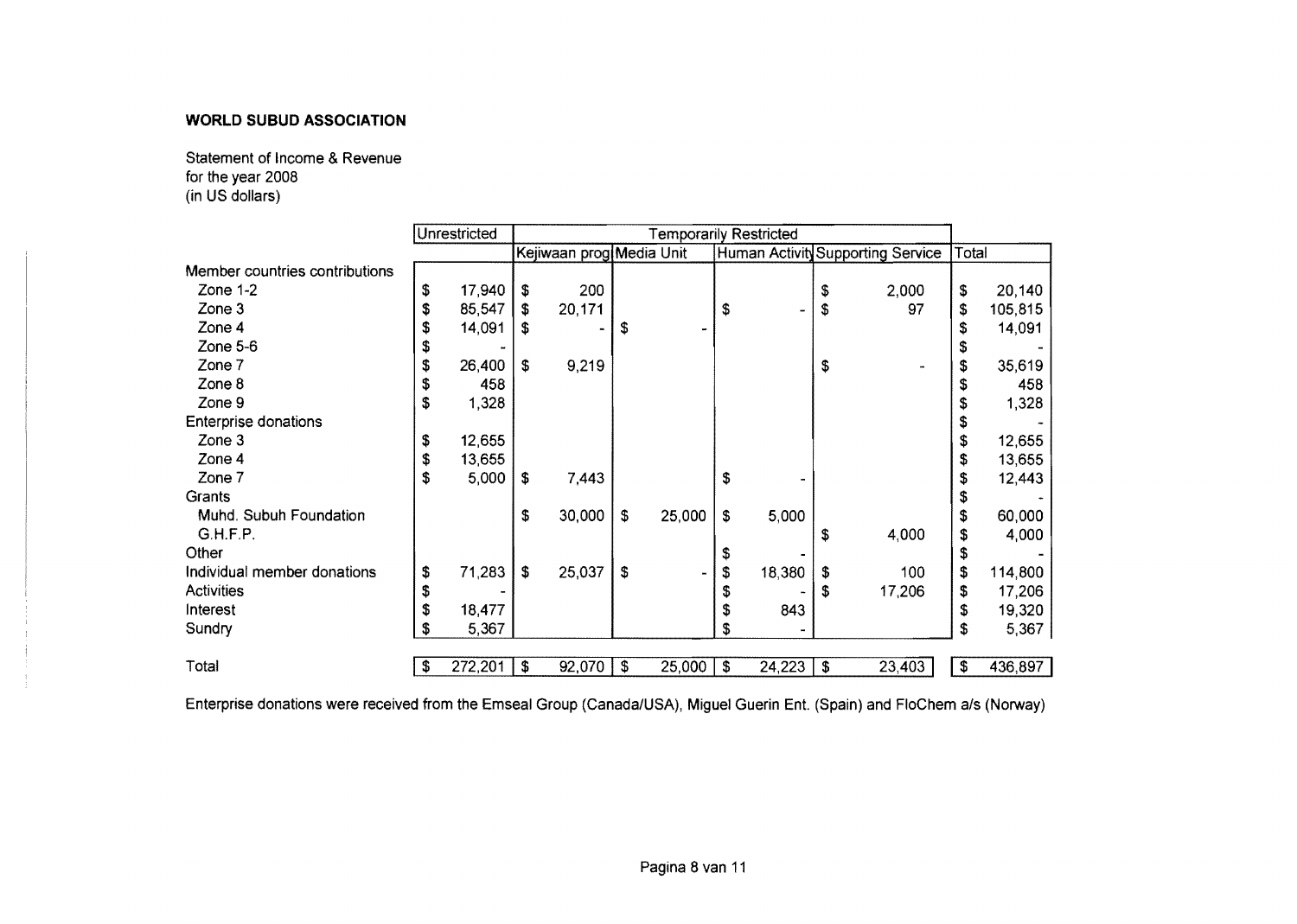÷

Statement of Income & Revenue for the year 2007 (in US dollars)

|                                |    | <b>Unrestricted</b> |    | <b>Temporarily Restricted</b> |                           |        |    |                       |                          |  |    |           |
|--------------------------------|----|---------------------|----|-------------------------------|---------------------------|--------|----|-----------------------|--------------------------|--|----|-----------|
|                                |    |                     |    | Kejiwaan progr. Media Unit    |                           |        |    | <b>Human Activity</b> | Supporting Service Total |  |    |           |
| Member countries contributions |    |                     |    |                               |                           |        |    |                       |                          |  |    |           |
| Zone 1-2                       | \$ | 32,550              | \$ |                               |                           |        |    |                       |                          |  | \$ | 32,550    |
| Zone 3                         | \$ | 89,796              | \$ | 15,369                        |                           |        | \$ |                       | \$                       |  | \$ | 105,165   |
| Zone 4                         | S  | 19,221              | S  | 4,479                         | S                         |        |    |                       |                          |  |    | 23,700    |
| Zone 5-6                       | \$ |                     |    |                               |                           |        |    |                       |                          |  |    |           |
| Zone 7                         | \$ | 26,480              | \$ | 14,485                        |                           |        |    |                       | \$                       |  |    | 40,965    |
| Zone 8                         | \$ |                     |    |                               |                           |        |    |                       |                          |  |    |           |
| Zone 9                         | \$ | 1,227               |    |                               |                           |        |    |                       |                          |  | \$ | 1,227     |
| <b>Enterprise donations</b>    |    |                     |    |                               |                           |        |    |                       |                          |  |    |           |
| Zone 3                         | \$ |                     |    |                               |                           |        |    |                       |                          |  |    |           |
| Zone 4                         | \$ |                     |    |                               |                           |        |    |                       |                          |  |    |           |
| Zone 7                         | \$ | 13,000              | \$ | 17,519                        |                           |        | \$ |                       |                          |  | \$ | 30,519    |
| Grants                         |    |                     |    |                               |                           |        |    |                       |                          |  |    |           |
| Muhd. Subuh Foundation         |    |                     | \$ | 30,000                        | S                         | 25,000 | \$ | 5,000                 |                          |  | \$ | 60,000    |
| G.H.F.P.                       |    |                     |    |                               |                           |        |    | 14,127                | -S                       |  |    | 14,127    |
| Other                          |    |                     |    |                               |                           |        |    |                       |                          |  |    |           |
| Individual member donations    | \$ | 11,122              | \$ | 3,355                         | \$                        |        | \$ | 595                   | S                        |  | \$ | 15,072    |
| Indiv. Members - Special       | \$ |                     |    |                               |                           |        | \$ | 1,004,620             | S.                       |  | \$ | 1,004,620 |
| Interest                       | \$ | 1,826               |    |                               |                           |        |    | 982                   |                          |  | \$ | 2,808     |
| Sundry                         | \$ | 2,727               |    |                               |                           |        |    | 4,295                 |                          |  |    | 7,022     |
|                                |    |                     |    |                               |                           |        |    |                       |                          |  |    |           |
| Total                          | \$ | 197,949             | \$ | 85,207                        | $\boldsymbol{\mathsf{s}}$ | 25,000 | \$ | 1,029,619             | -\$                      |  | \$ | 1,337,775 |

Enterprise donations were received from the Emseal Group (Canada/USA), Kingsley Computers (USA) and Aroma Creations (USA)

Many known and unknown in-kind donations were made as usual, among which from Graphic Solutions (USA) which designed the 2006 WSA Annual Report.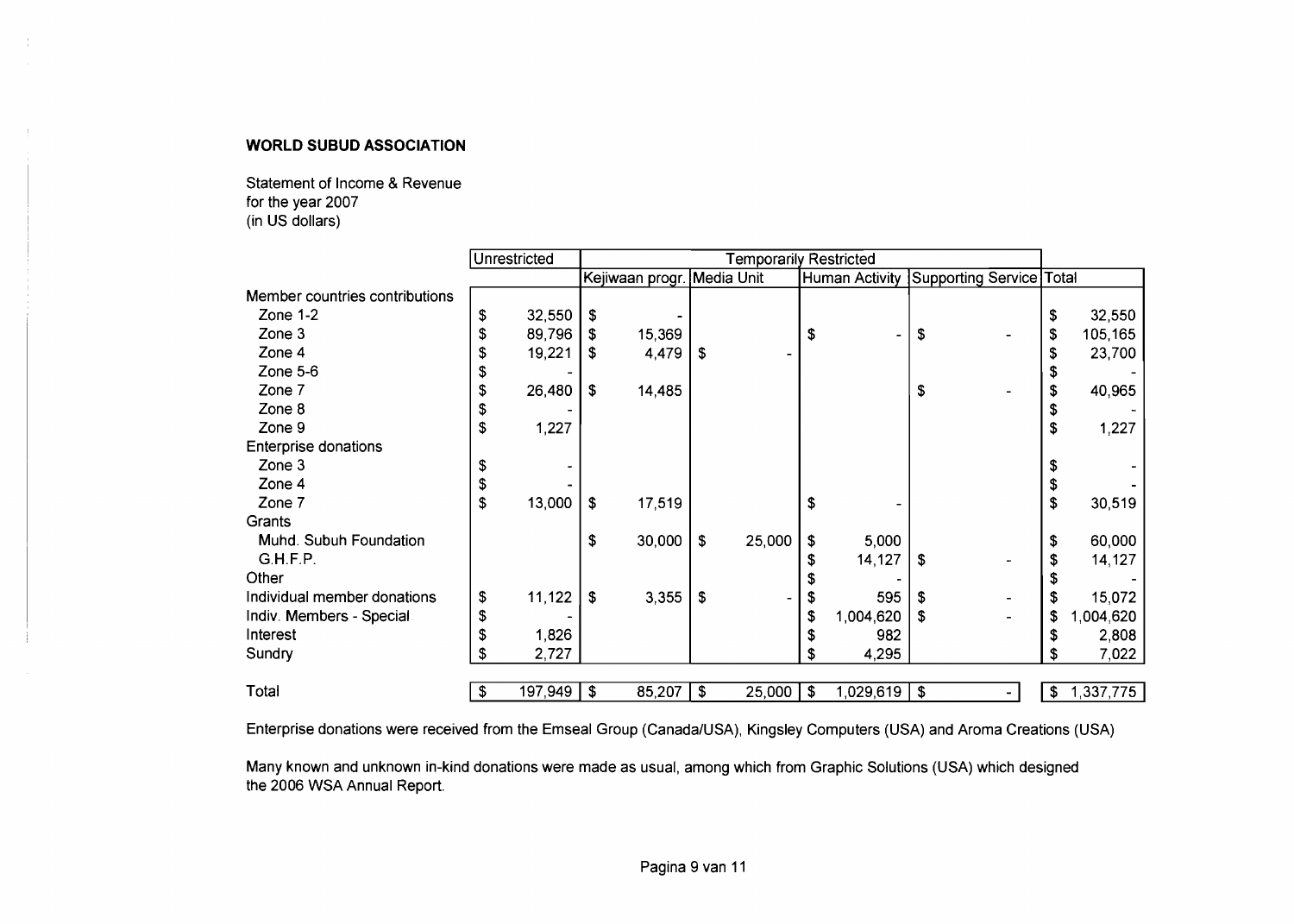Statement of Changes in temporarily restricted donations in the year 2008 ( in US dollars)

<u>المستقطعين المرادين المرا</u>

 $\sim 100$  km  $^{-1}$  .

|                                    | received        | received      | spent |             | balance        |          |  |
|------------------------------------|-----------------|---------------|-------|-------------|----------------|----------|--|
|                                    | prev. years     | in 2008       |       | in 2008     |                | end 2008 |  |
| Restriction in use:                |                 |               |       |             |                |          |  |
| <b>International Helper Travel</b> | \$              | \$<br>85,732  | \$    | 85,732      | \$             |          |  |
| <b>Helpers without Borders</b>     | \$<br>5,935     | \$<br>3,453   | \$    | 3,490       | \$             | 5,898    |  |
| International Archives             |                 | \$<br>15,000  | \$    | 15,000      | \$             |          |  |
| History of Subud                   |                 | \$<br>10,000  | \$    | 10,000      | \$             |          |  |
| Subud Emergency Team               | \$<br>3,261     | \$<br>13,018  | \$    | 16,279      | \$             |          |  |
| <b>External Relations</b>          | \$<br>8,370     | \$            | \$    |             | \$             | 8,370    |  |
| African Group Support              | \$<br>100       | \$            | \$    |             | \$<br>\$       | 100      |  |
| Joint Wings Action                 | \$<br>1,118     | \$            | \$    |             |                | 1,118    |  |
| Russia Support                     | \$<br>871       | \$            | \$    |             | \$             | 871      |  |
| Kali visioning                     | \$              | \$<br>4,000   | \$    | 4,000       | \$             |          |  |
| Albadi School, DRC                 | \$              | \$<br>790     | \$    | 790         |                |          |  |
| <b>IYTF</b>                        | \$              | \$<br>5,287   | \$    | 5,287       |                |          |  |
| Cuba support                       | \$              | \$<br>97      | \$    |             |                | 97       |  |
| Ibu Rahayu travel                  | \$              | \$<br>2,885   | \$    |             |                | 2,885    |  |
| <b>ISC Secretariat</b>             | \$              | \$<br>100     | \$    | 100         |                |          |  |
| <b>SICA</b>                        | \$              | \$<br>1,674   | \$    | 1,674       |                |          |  |
| <b>YES Quest</b>                   | \$              | \$<br>3,453   | \$    |             | \$\$\$\$\$\$\$ | 3,453    |  |
| Zone 1-2 meeting                   | \$              | \$<br>2,000   | \$    | 2,000       | \$             |          |  |
| <b>Special Purpose</b>             | \$<br>983,956   | \$            | \$    | 983,956     | \$             |          |  |
|                                    |                 |               |       |             |                |          |  |
|                                    | \$<br>1,003,611 | \$<br>147,489 |       | \$1,128,308 | \$             | 22,792   |  |
| Permanently restricted             |                 |               |       |             |                |          |  |
| Subud Emergency Fund               | \$<br>21,489    | \$            | \$    | 5,817       | \$             | 15,672   |  |
|                                    | \$<br>1,025,100 | \$<br>147,489 |       | \$1,134,125 | \$             | 38,464   |  |

 $\sim$  .  $\sim$ 

 $\overline{a}$ 

 $\sim$   $\sim$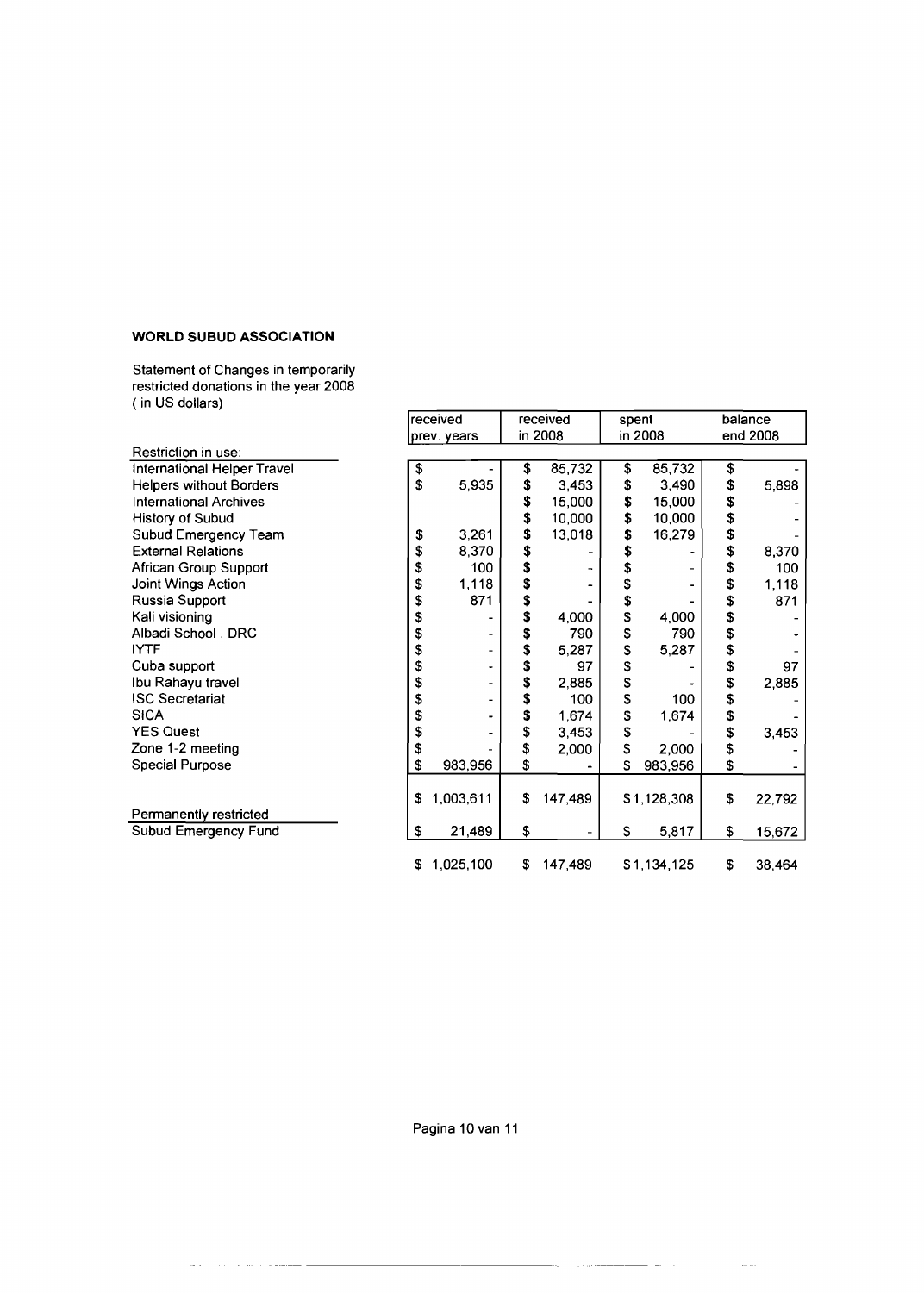Statement of Changes in temporarily restricted donations in the year 2007 ( in US dOllars)

|                                | received                |             | received |             | spent |         | balance |             |  |
|--------------------------------|-------------------------|-------------|----------|-------------|-------|---------|---------|-------------|--|
|                                |                         | prev. years |          | in 2007     |       | in 2007 |         | end 2007    |  |
| Restriction in use:            |                         |             |          |             |       |         |         |             |  |
| International Helper Travel    | $\overline{\mathbf{3}}$ |             | \$       | 76,602      | \$    | 76,602  | \$      |             |  |
| <b>Helpers without Borders</b> | \$                      |             |          | 8,604       | \$    | 2.669   | \$      | 5,935       |  |
| <b>International Archives</b>  |                         |             | \$       | 15,000      | \$    | 15,000  | \$      |             |  |
| <b>Cilandak Archives</b>       | \$                      | 2,128       | \$       |             | \$    | 2,128   | \$      |             |  |
| History of Subud               |                         |             | \$       | 10,000      | \$    | 10,000  | \$      |             |  |
| Subud Emergency Team           | \$                      | 3,387       | \$       | 6,477       | \$    | 6,603   | \$      | 3,261       |  |
| <b>Medical Assistance</b>      | \$                      | 8,750       | \$       |             | \$    | 8,750   | \$      |             |  |
| <b>External Relations</b>      | \$                      | 2,887       | \$       | 14,127      | \$    | 8,644   | \$      | 8,370       |  |
| African Group Support          | \$                      |             |          | 100         | \$    |         | \$      | 100         |  |
| Joint Wings Action             | \$                      | 1,118       | \$       |             | S     |         | \$      | 1,118       |  |
| Russia Support                 | \$                      | 871         | \$       |             | \$    |         | \$      | 871         |  |
| <b>Special Purpose</b>         | \$                      |             |          | \$1,004,621 | \$    | 20,665  | \$      | 983,956     |  |
| Permanently restricted         | \$                      | 19,141      |          | \$1,135,531 | \$    | 151,061 |         | \$1,003,611 |  |
| Subud Emergency Fund           | \$                      | 17,193      | S        | 4,306       | \$    |         | \$      | 21,499      |  |
|                                | \$                      | 36,334      |          | \$1,139,837 | \$    | 151,061 |         | \$1,025,110 |  |

 $\mathbf{r}$ 

المساعدة

 $\sim$   $\sim$   $\sim$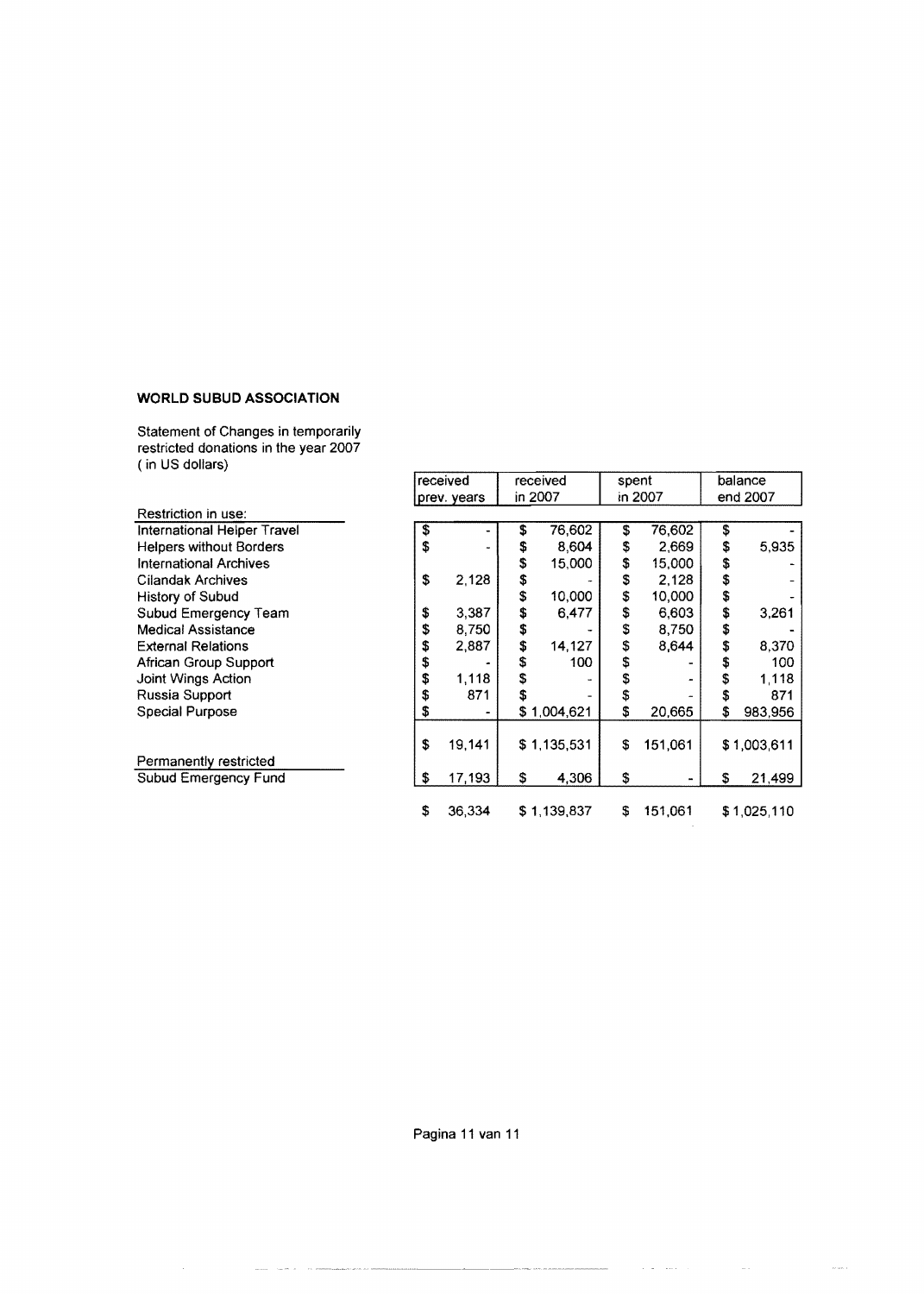#### **NOTE 1 - SUMMARY OF SIGNIFICANT ACCOUNTING POLICIES**

#### Organization, Purpose. Affiliation, and Tax Status

The World Subud Association, a non-profit tax-exempt corporation, was organized October 2, 1989, in the District of Columbia, United States of America. The Organization was created for the purpose of assisting the worldwide development of Subud, which stands for Susila Budhi Dharma, a training in the worship of Almighty God. The Organization solicits Subud members, national Subud organizations, and enterprises of Subud members for contributions, whether or not restricted as to manner, amount, or timing, and applies these funds in programs. In 2008 and 2007 the Organization's programs included the provision of travel and communications funds to volunteer international helpers and others who assisted members and applicants, and the provision of funds to other volunteers who worked for the various so called Bapak Legacy projects and other programs. In addition to this, the Organization made grants to affiliated organizations to further develop Subud worldwide. The principal office of the Organization is located in Wooster, United States of America, and the members of the governing council reside in Asia, Australia, Europe, Africa, and the Americas.

The World Subud Association organized the Muhammad Subuh Foundation, a Virginia nonprofit taxexempt corporation, in 1991 for the purpose of holding the long-term assets of the Organization and major gifts, bequests, and endowments of Subud Members. Although the Organization has the right to jointly approve the Foundation's operating budget, the governing bodies and operations of each organization are independent. Accordingly, the accounts of the Foundation have not been combined with those of the World Subud Association.

#### Income Taxes

On April 19, 1990, the Organization was granted tax-exempt status as a section 501 (c)(3) organization and was recognized as a public charity by the United States Internal Revenue Service. Accordingly, no provision has been made for United States Federal or state income taxes.

#### Classification of Net Assets

Net assets are assets reduced by liabilities and are reported in the financial statements in three classes: unrestricted net assets, temporarily restricted net assets, or permanently restricted net assets, based on the absence or existence of donor-imposed restrictions.

Permanently restricted net assets generally result from long-lived assets donated for a specific purpose with a donor stipulation that the assets be preserved and not sold, or trom assets donated with donor stipulations that they be invested to provide a permanent source of income, e.g., endowment funds. The Organization had no permanently restricted net assets during the period covered by the tinancial statements.

Temporarily restricted net assets are those assets donated for (a) support of particular operating activities, (b) temporary investment tor a specified term, (c) use in a specified future period, or (d) acquisition and use of long-lived assets such as buildings.

Unrestricted net assets generally result from receipt of unrestricted contributions, grants, revenues from providing services, producing and delivering goods, and receiving dividends or interest from investments in income-producing assets, less expenses incurred in providing services, producing and delivering goods, raising contributions, and performing administrative functions. The only limitations on the use of unrestricted net assets are the broad limits resulting trom the nature of the Organization, the environment in which it operates, the purposes specified in the articles of incorporation or bylaws, limits from contractual agreements with suppliers and creditors, and self-imposed limits such as voluntary resolutions by the Directors to designate a portion of its unrestricted net assets for a particular use.

and the company company of the con-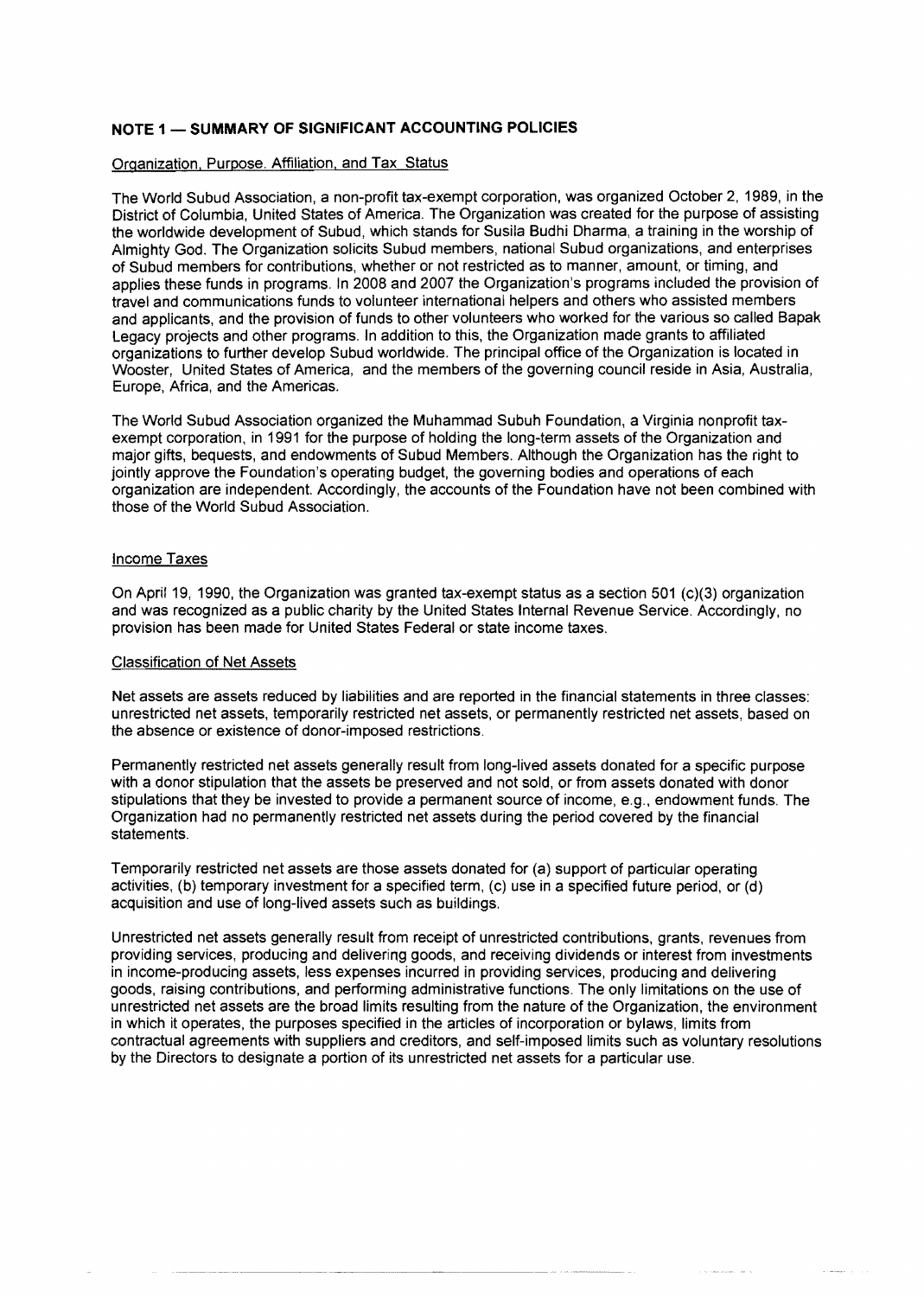#### Support. Revenue, and Pledges

Contributions are solicited from individual Subud members, businesses of Subud members, and Subud organizations worldwide and no solicitations are made to the general public. All contributions are considered to be available for unrestricted use unless specifically restricted by the donor. Pledges for contributions are recorded as income when received and allowances are provided for pledges estimated to be uncollectible.

#### Property and Eguipment

Property is recorded at cost or at the estimated fair value at the date of the gift, if donated. Minor equipment purchases such as office equipment and personal computers are expensed when acquired because management believes that the expensing of these types of acquisitions does not materially affect the financial statements. Accordingly, there were no depreciable assets as of the date of the statement of financial position. Maintenance, repairs, and renewals are expensed, and additions and improvements, when material, are capitalized. Oepreciation is computed on a straight-line basis over the estimated useful life of the asset.

#### Use of Estimates

The preparation of financial statements in conformity with generally accepted accounting principles requires management to make estimates and assumptions that affect the reported amounts of assets and liabilities and disclosure of contingent assets and liabilities at the date of the financial statements and the reported amounts of revenues and expenses during the reporting period. Actual results could differ from those estimates.

#### Cash and Cash Eguivalents

The Company considers all cash on hand, demand cash balances, and highly liquid debt instruments purchased with a maturity of three months or less to be cash equivalents for purposes of the statement of cash flows.

#### Currency Valuation

All values presented in the financial statements are stated in United States dollars and assets and liabilities stated at interbank exchange rates as of the last day of the applicable years.

#### **NOTE 2-CASH**

As of September 1,2001 the Organization maintains current accounts in USO, Euro and GBP with the ABN AMRO Bank in the Netherlands and checking and savings accounts with the Wachovia Bank in the United States of America.

In the course of 2002 the Organization opened custodial accounts with the ABN AMRO Bank for Zonal activities. Although these accounts are registered in the name of the Organization they are managed independently and without interference of the Organization. For that reason these accounts are included in the balance sheet, but the operational income and expenditure are not recognized in the Statement of Activities.

#### **NOTE 3- CREDIT RISKS - FINANClAL INSTRUMENTS**

Financial instruments (accounts) that potentially subject the Organization to concentrations of credit risk consists principally of: